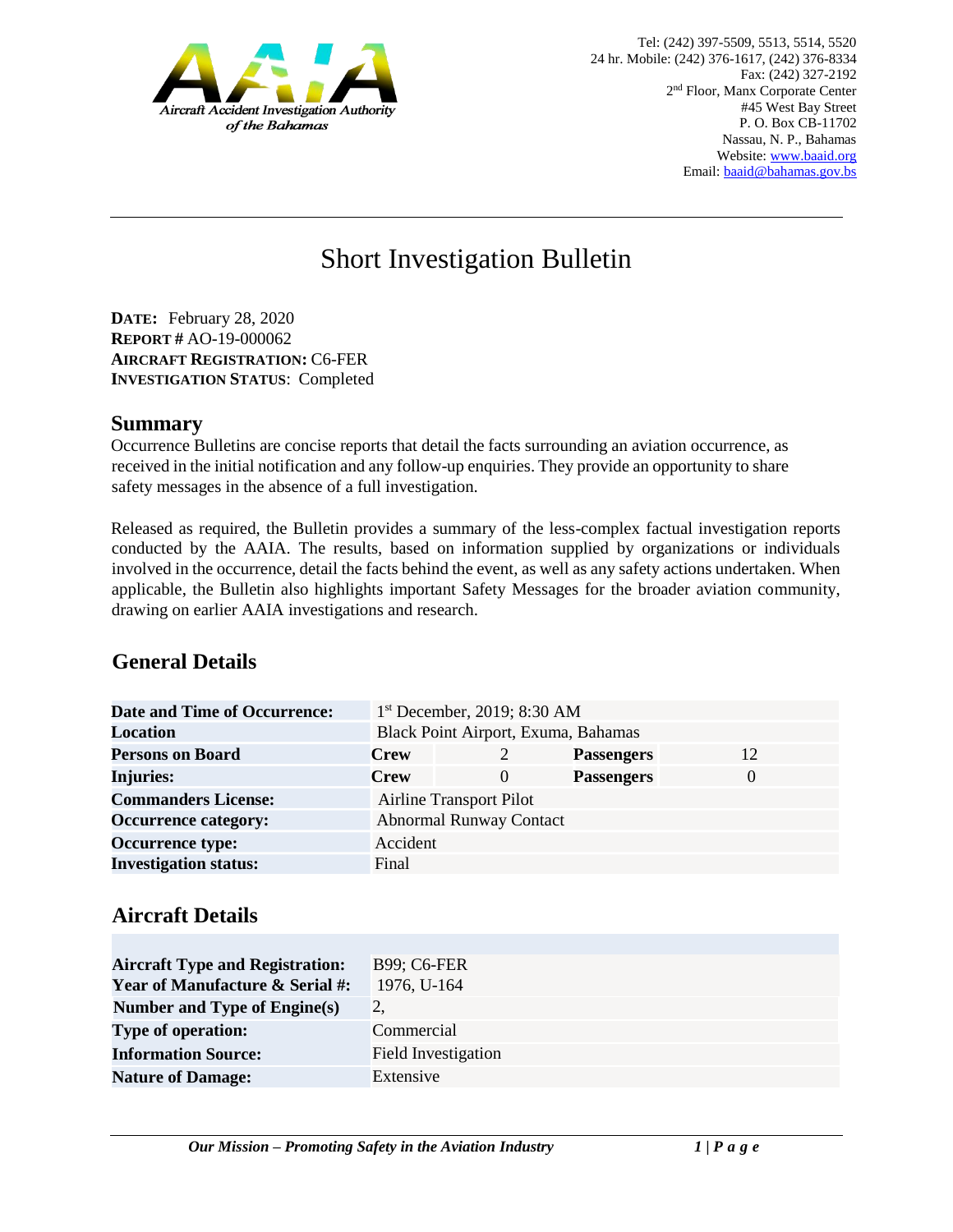## **Occurrence Summary**

On the 1st December 2019 at approximately 8:45 AM, a Beechcraft 99 aircraft, registration C6-FER, operated by AOC holder Flamingo Air Ltd., while landing, the right main wheels of the aircraft made contact with an unusable portion of runway 11 at Black Point Airport (MYEB), Exuma, Bahamas that led to the collapse of the right main gear and subsequent runway excursion.

The aircraft departed the Lynden Pindling International Airport (MYNN) with thirteen (13) souls on board (2 crew, 11 passengers).

On touchdown on the area preceding the usuable portion of runway 11 at MYEB, the right main gear entered an area with depth approximately 1-3 inches in depth subsequently striking an exposed section of asphalt (46 mm thick) on the unusable portion of the beginning of the runway.

Given the speed of the aircraft at the time of the touch down the right main landing gear



collapsed after striking the exposed surface. The disabled aircraft traveled an additional distance of approximately 1,527 ft down the runway before exiting the runway and coming to a stop approximately 20 feet in bushes lining the side of the runway.

The aircraft sustained damages to the right wing, trailing and leading edges, right propeller, right main gear and fuselage. There were no injuries reported. The weather at the time of the accident was visual meteorological conditions and not a factor in this occurrence.

In the aftermath of this accident, the Bahamas Civil Aviation Authority (BCAA) took immediate action by suspending both crew members until an evaluation of airmen competency could be completed. Both crew members were assessed by the BCAA in commercial flight procedures with an emphasis on standard operating procedures for landing and after demonstrating profeciency were allowed to resume flight duties.